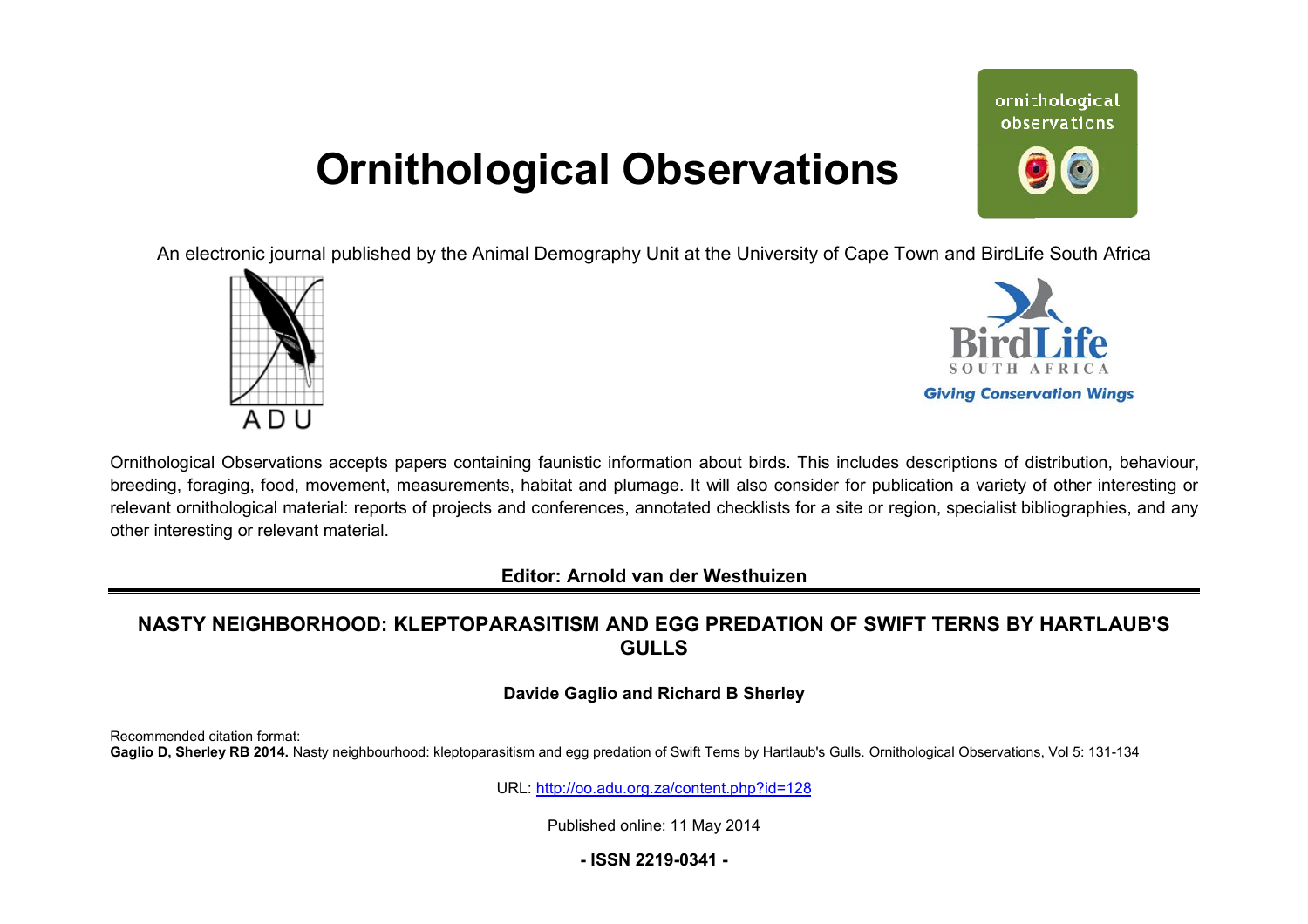## **NASTY NEIGHBORHOOD: KLEPTOPARASITISM AND EGG PREDATION OF SWIFT TERNS BY HARTLAUB'S GULLS**

*Davide Gaglio<sup>1</sup> ,\* and Richard B Sherley<sup>2</sup>*

<sup>1</sup>DST/NRF Centre of Excellence at the Percy FitzPatrick Institute, University of Cape Town, Private Bag X3, Rondebosch 7701, South Africa.  $2$ Animal Demography Unit and Marine Research Institute, Department of Biological Sciences, University of Cape Town, Rondebosch 7701, South Africa.

#### \* Corresponding author: **swift.terns@gmail.com**

The Swift Tern *Thalasseus bergii* is a seabird widespread to the coasts of the Indian Ocean and west-central Pacific Ocean. The nominate race of this species, the Swift Tern *T. b. bergi bergii*, is endemic to southern Africa and breeds at several localities between Swakopmud, Namibia and Stag Island, Algoa Bay, South Africa. In the Western Cape of South Africa, Swift Terns breed in colonies ranging in size from a single pair, usually amongst other seabirds, to large aggregations of several thousand pairs (Crawford 2003, 2009) 2009). They frequently breed in association with Hartlaub's Gulls *Chroicocephalus hartlaubii* (Uys 1978; Maclean 1985) and Crowned Cormorants *Phalacrocorax coronatus* (Crawford 1997).

Why exactly Swift Terns choose to breed with other seabirds and the benefits or costs of these associations are poorly understood. In Australia, SwiftTerns often breed in association with Silver Gulls *Larus novaehollandiae* (Del Hoyo et al. 1996), which may prey on the eggs of and steal fish from the terns (Langham and Hulsman 1986). The Hartlaub's Gull is an ecological similar congener of the same size as the Silver Gull. However, according to previous observations,



Arica and breeds at several localities between<br>
angle plain, Algon Bay, South Africa, In<br>
angle plain, Algon Bay, South Africa, In<br>
appe of South Africa, Swift Terms breed in colonies<br>
from a single pair, usually amongst o Hartlaub's Gulls have not been noted engaging in similar negative interactions as the Silver Gulls in Australia (Crawford 2003, Crawford *et al.* 2005). Hartlaub's Gulls and Crowned Cormorants generally target different prey to that of Swift Terns (Williams and Cooper 1983; Walter 1984; Ryan 1987; Crawford *et al.* 1991) and the main reasons for large multi-species associations at breeding sites are usually related to greater protection from predators (e.g. Götmark and Andersson 1984; Crawford *et al.* 2005), alt may vary depending on the predator involved and environmental conditions (e.g. Ashbrooke *et al.* 2010). In South A Africa, Swift Tern eggs are susceptible to predation by Kelp Gulls *Larus dominicanus vetula,* Sacred Ibis *Threskiornis aethiopicus* (Urban 1986) and Common Egg-eater Snakes *Dasypeltis scabra* (Underhill *et al.* 2009) if adults leave the nest. species associations at breeding sites are<br>er protection from predators (e.g. Götmark<br>rawford *et al.* 2005), although such benefits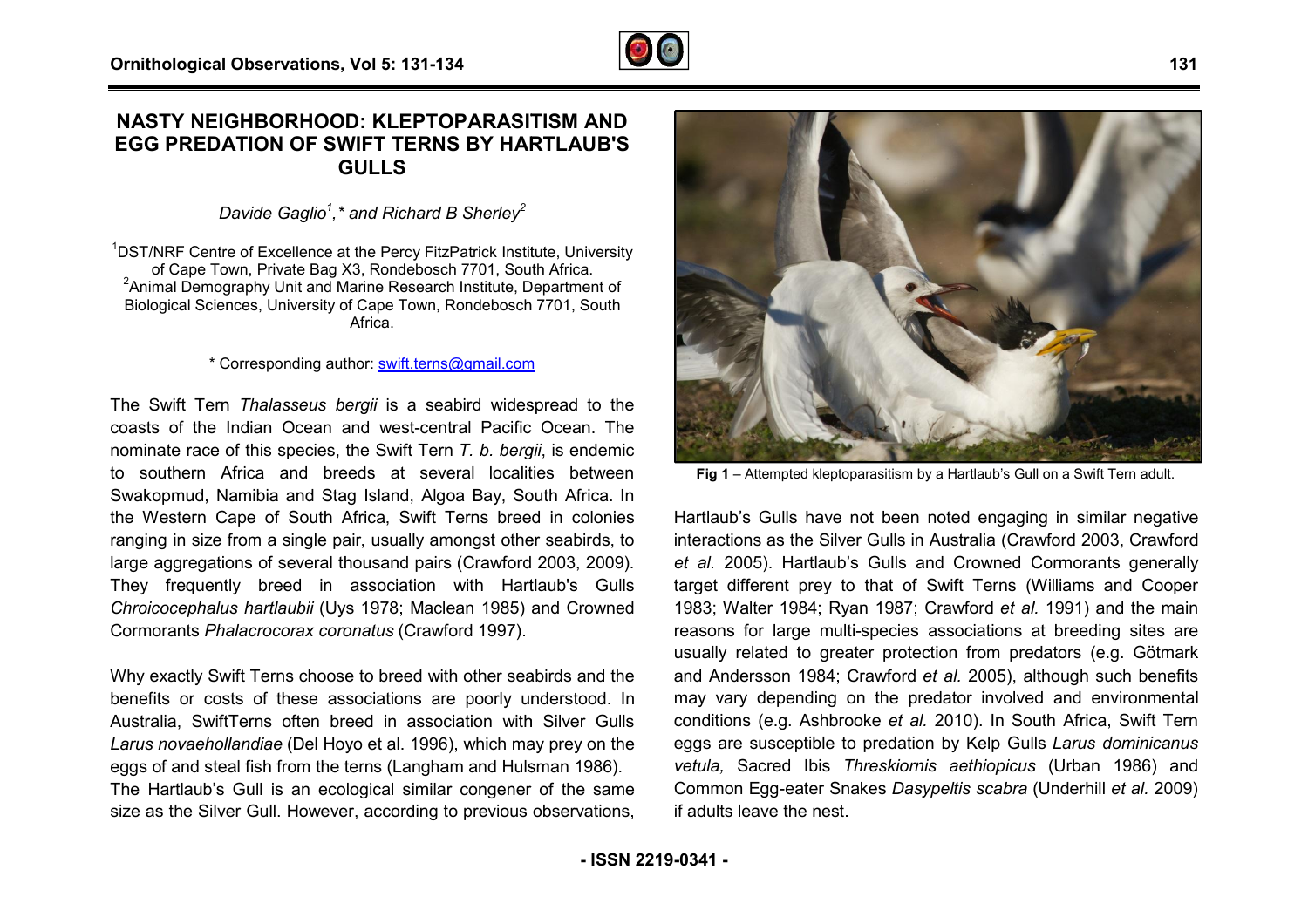

Between January and April 2013, we carried out routine monitoring on two sub-colonies of ca. 9 000 and ca. 3 000 breeding pairs on Robben Island (S 33°48', E18°22'), Western Cape, South Africa. The birds in the larger colony (of ca. 9 000 pairs) did not breed in association with any other seabirds, but the colony was ca. 100 m from a colony of ca. 1 400 Kelp Gulls (Makhado *et al.* 2013). We noted several events of predation by Kelp Gulls, mainly on abandoned eggs and small chicks at the larger colony. The smaller sub-colony (of ca. 3 000 pairs) was associated with breeding Hartlaub's Gulls and was ca. 2 km from the Kelp Gull colony. During the breeding season we only noted a Kelp Gull flying over the smaller colony on one occasion, and it was immediately chased away by a Hartlaub's Gull. Other potential predators observed close to the smaller sub-colony in 2013 included Rock Kestrel Falco *rupicolus* and Black-headed Heron *Ardea melanocephala* . Both species have occurred regularly on Robben Island in recent years (Sherley *et al.* 2011) and are usually mobbed and chased repeatedly by Hartlaub's Gulls when close to their breeding colonies (RBS, *pers. obs*.).

In addition, we noted Hartlaub's Gulls pecking at Swift Tern eggs on several occasions as soon an individual adult tern left the nest. The Hartlaub's Gulls would break open the eggs and eat the yolk, a rich source of nutrients (Fig 2). We also noted, very frequently, events of interspecific kleptoparasitism (food theft) on either adults flying back with fish in their bill (Fig 1) and/or many attempts to kleptoparasitise small chicks that had just been fed by their parents (Fig 3). Kleptoparasitism is a relatively common strategy amongst the Kleptoparasitism is a relatively common strategy amongst the<br>Laridae (Shealer *et al.* 2004 and references therein). Where kleptoparasitism is facultative, it may enhance fitness of the kleptoparasitic individual (Shealer *et al.* 2004) and reduces fitness for the parasitised individual.



**Fig 2** – Swift Tern's eggs pecked by Hartlaub's gull

For example, in Sandwich Terns *Thalasseus sandvicensis* , kleptoparasitism by Black-headed Gulls *Chroicocephalus ridibundus* influenced chick growth and survival especially i in unfavourable weather conditions (Stienen *et al*. 2001). Both inter and intraspecific kleptoparasitism of Swift Tern prey has been recorded previously; Kelp Gulls have been recorded stealing prey from immature birds in Namibia (Crawford *et al.* 2005) and Duffy (1987) recorded kleptoparasitism amongst Swift Terns in South Africa, with multiple prey loads lost more often than single prey loads. However, if Hartlaub's Gulls regularly kleptoparasitise Swift Terns within breeding colonies, it appears to have gone unnoticed until now.

These observations only cover one sub-colony during one field season, but they seem to indicate that Hartlaub's Gulls can have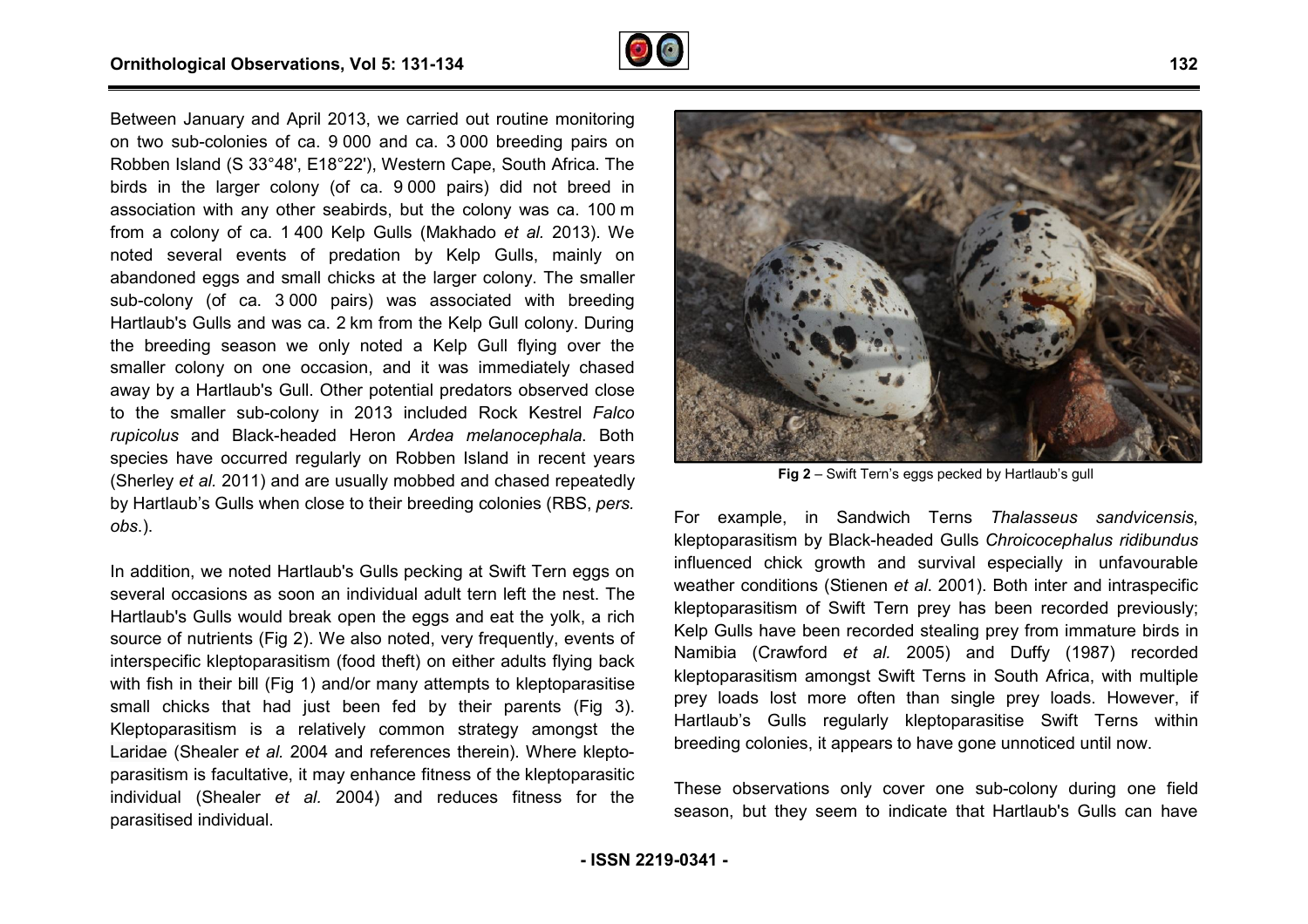



**Fig 3** – Hartlaub's Gull stealing a fish from a Swift Tern chick that had just been fed.

both a negative and positive influence on the breeding success of Swift Terns.

Predation on eggs and fish theft will impact negatively on the breeding success of the terns (Stienen *et al.* 2001), but at the same time their aggressive behaviour may remove the threat of other potential avian predators. The benefits and costs to animal of aggregating at high density continue to be debated and both the rate of kleptoparasitism (e.g. Oro 1996) and predation (e.g. Ashbrooke *et al.* 2010) in seabird colonies are known to vary with prey availability. Further studies are warranted to gain a better understanding of how relationships between species may shift from being mutualistic (benefitting both parties) to parasitic or predatory under changing environmental conditions. th a negative and positive influence on the breeding success of<br>vift Terns.<br>edation on eggs and fish theft will impact negatively on the<br>eeding success of the terns (Stienen *et al.* 2001), but at the same<br>ne their aggress

Our research on Robben Island is supported by a Department of Science and Technology Centre of Excellence grant to the Percy FitzPatrick Institute of African Ornithology (DG) and the Leiden Conservation Foundation (RBS). Robben Island Museum provided logistical support, transport on their ferries and permission to conduct research on the island.

#### **References**

**Ashbrook K, Wanless S, Harris MP, Hamer KC 2010.** Impacts of poor food availability on positive density dependence in a highly colonial seabird. Proceedings of the Royal Society of London B: Biological Sciences 277: 2355-2360.

**Crawford RJM 1991**. Factors influencing population trends of some abundant vertebrates in sardine-rich coastal ecosystems. South African Journal of Marine Science 10: 365-381. nial seabird. Proceedings of the Royal Society of London B:<br>
ogical Sciences 277: 2355-2360.<br> **wford RJM 1991**. Factors influencing population trends of some<br>
ndant vertebrates in sardine-rich coastal ecosystems. South<br>
ca

**Crawford R JM 1997**. Swift Tern. In: In: Harrison JA, Allan DG, Underhill LG, Herremans M, Tree AJ, Parker V, Brown CJ (eds). Atlas of Southern African Birds. Vol. 1: Non-passerines. BirdLife South Africa, Johannesburg: 470-471.

**Crawford RJM 2003.** Influence of food on numbers breeding, colony size and fidelity to localities of Swift Terns in South Africa's Western Cape, 1987-2000. Waterbirds 26: 44-53.

**Crawford RJM 2009**. A recent increase of Swift T Terns *Thalasseus bergii* off South Africa – The possible influence of an altered abundance and distribution of prey. Progress in Oceanography 83: 398-403.